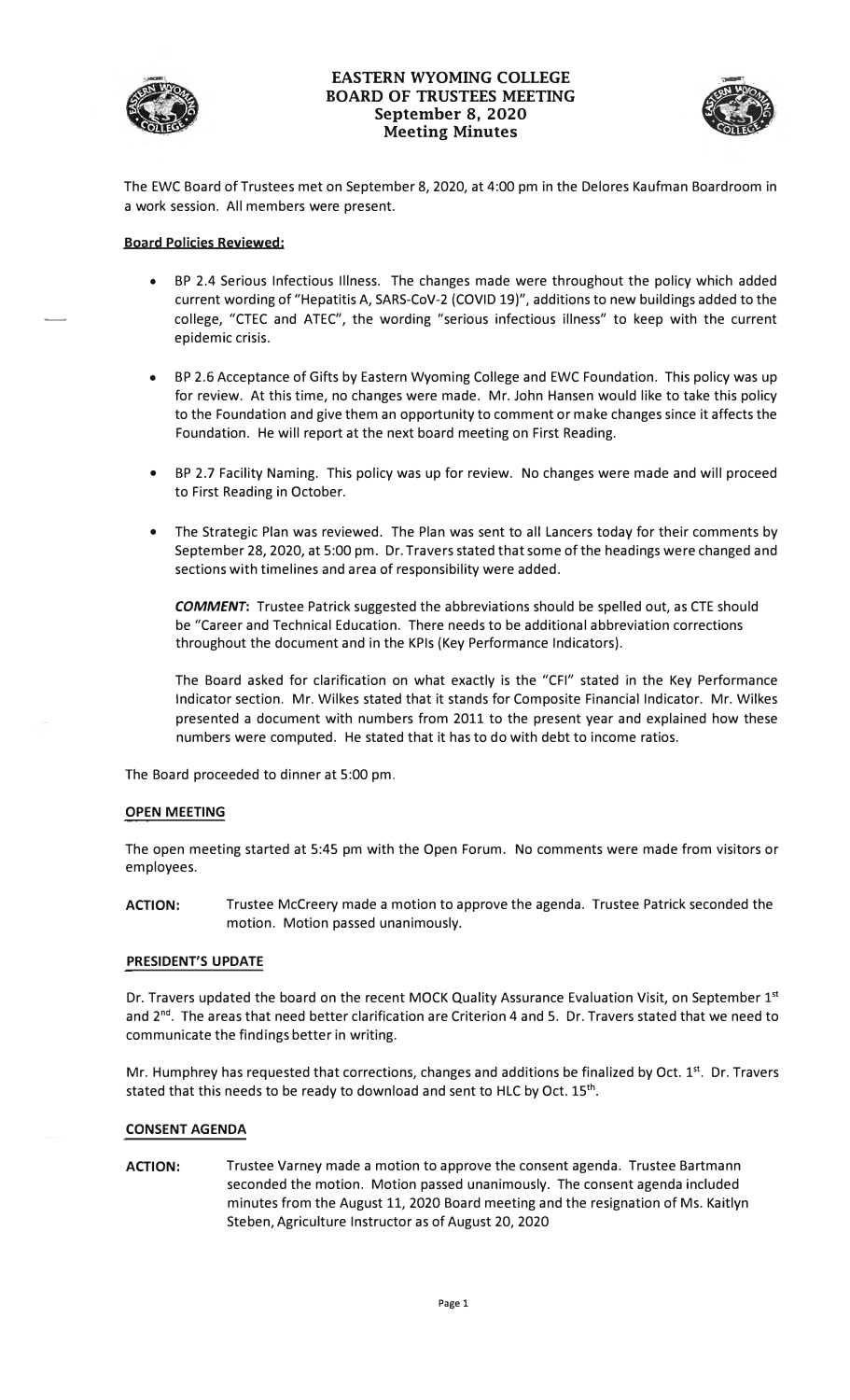## **ACTION ITEMS**

**ACTION:** Trustee Mccreery made a motion to approve the September Financial Report. Trustee Varney seconded the motion. Motion passed unanimously.

> Dr. Travers spoke about CARES money. Some of this CARES money would be spent on computers and internet for students and faculty that are unable to utilize on-line services. Dr. Travers asked the Vice Presidents to meet with their departments and prioritize purchases that need to be made college wide. A priority list was prepared and sent to Mr. Tyler Vasko, Computer Services. This money must be spent by December 30, 2020. If the money is not spent, the remainder left will be given back. Currently \$2.1 million dollars has been received and is in the bank.

# **INFORMATION ITEMS**

1. Dr. Colleen Mitchell updated the Board on the Faculty Senate. The Faculty Senate met by Zoom in August to discuss the proposed changes to Board Policy 3.2. They will have a draft and comments at the October Board meeting with their suggestions. They are working on getting a committee together to promote EWC to Goshen County with articles in the Newspaper about the college and the employees.

*Comment:* Trustee Patrick agreed with Dr. Mitchell and stated that working with the newspaper was a great idea. Trustee Patrick also stated that Board Policy 3.2 is better suited to stay a policy, and not an administrative rule, as it actually protects the faculty because the Board could make changes if necessary if kept as a policy.

Dr. Mitchell stated that there has been a difference of opinion on some of the wording, like putting the word "demote" in. Faculty would like some assurances that someone cannot be demoted even if it was an emergency.

Trustee Patrick asked if the faculty would feel better if it was time limited. If the board changed that policy for this fiscal year to give the President some flexibility to do things and then put an ending date on it. Dr. Mitchell stated that if it was time sensitive, reversible and would end this fiscal year. It would alleviate some worries from faculty. She will take that suggestion back to Faculty Senate for further discussion.

2. Dr. Heidi Edmunds updated the Board on Academic Services. Heidi presented a PowerPoint presentation on the Day 1 and Day 10 enrollment numbers, which will also be in an annual report. These numbers excludes dual and concurrent high school students. The numbers have declined slightly from the previous fall.

Dr. Edmunds wanted to congratulate the Veterinary Technology Department for passing the recent USDA inspection with "no non-compliance items identified during this inspection". In addition, Dr. Edmunds and the Vet Tech Department wanted give a special thank you to Ms. Kerry Weaver, the animal caretaker, for keeping all the animals and animal facilities in great condition over the spring and summer.

*Comment:* Chairman Baumgartner asked Dr. Edmunds what the reasoning behind the decrease in enrollment this semester. Dr. Edmunds stated that there were students that chose not to return and some students decided not to come this semester at all.

- 3. Ms. Susan Stephenson presented on behalf of Mr. Roger Humphrey on Student Services. Ms. Stephenson informed the Board on the CARES grants and the process of distribution to students will be.
- 4. Ms. Holly Lara updated the Board on Human Resources. Holly introduced Mr. Steve Sinks as the new CDL Program Coordinator/CDL Road Test Examiner. He will be a valuable resource, as he was a bus driver for Goshen County School Distr. #2.

Ms. Lara also stated that the Personnel Advisory Committee (PAC) looked at the Board Policy 3.2 and stated that they would like to see this policy perhaps be a stand-alone policy and make it with a terminal date in a year. Some of the wording such as "voluntary and involuntary" needs to be examined. She will have a statement at the next Board meeting on their thoughts, comments and suggestions. There is an opening in Douglas for a College/Career Readiness Coordinator / Instructor/Workforce Development Coordinator, which is paid for by Grant and BOCES money. It may be one position or two part time positions. They will interview next week.